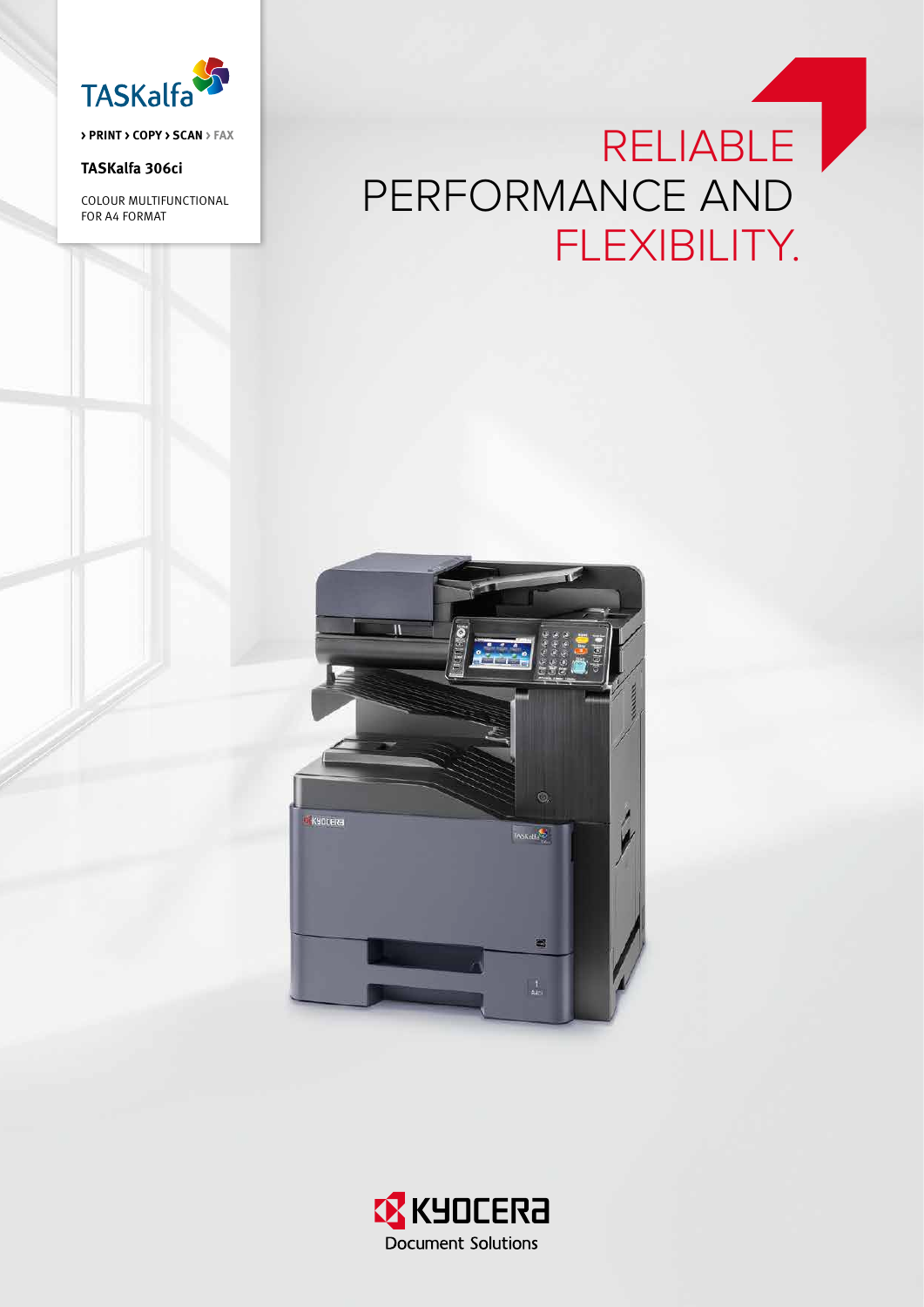# FUNCTIONAL DIVERSITY FOR DEMANDING TEAMS

This new A4 colour multifunctional has been designed for high-performance work environments where excellent output quality and professional finishing are a must.

It offers all the features you would expect from a sophisticated MFP and they are all accessible using the intuitive touchscreen menu. It prints and copies up to 30 pages per minute in highquality colour or in monochrome, and the 75-sheet document processor can scan at up to 40 ipm. Scanned documents can be saved to server, folder or USB locations, or sent by email. All common file formats are supported and users benefit from virtually lossless data compression.

A range of paper handling options allow you to increase the standard input capacity to up to 3,100 sheets and the maximum output to 1,100 sheets via a total of seven different trays. And if you're looking for perfect ready-to-share results, the optional 300-sheet internal finisher staples up to 50 sheets in three different positions.

Durable and efficient, this device is fitted with KYOCERA's renowned long-life components, making it exceptionally reliable and helping to keep waste and downtime to an absolute minimum.



- > UP TO 30 A4 PAGES PER MINUTE IN B/W, COLOUR IN SIMPLEX AND DUPLEX
- **> FIRST COLOUR COPY IN 7.8 SECONDS**
- LARGE CAPACITIES: 600-SHEET INPUT AND 500-SHEET OUTPUT
- > DOUBLE-SIDED PRINT, COPY, SCAN AND FAX\* FUNCTIONALITY
- > INDIVIDUAL PAPER HANDLING INCLUDING INTERNAL FINISHING OPTION
- VARIOUS PAPER FEEDERS FOR UP TO 3,100 SHEETS AND FIVE MEDIA TYPES\*
- > UP TO 2 GB RAM AND 128 GB SSD MEMORY AND STORAGE\*
- > SECURE\*: EASY AUTHENTICATION SUPPORTS MULTIPLE USB CARD TECHNOLOGIES, DATA SECURITY KIT
- > HyPAS™ SOLUTION PLATFORM FOR HIGH-PERFORMANCE CUSTOMISATION
- MOBILE PRINTING SUPPORT INCLUDING AIR PRINT, MOPRIA, KYOCERA MOBILE PRINT
- DURABLE COMPONENTS ENSURE EXCEPTIONAL EFFICIENCY AND RELIABILITY WHILE GENERATING LESS WASTE

\* OPTIONAL

To protect your internal data, this TASKalfa device utilises SSL data encryption and comes equipped with IPsec, IPv6 and PDF encryption as standard. For additional security, you can add the Data Security Kit and Card Authentication function.

# SECURE YOUR DATA ADAPT THE DEVICE TO YOUR BUSINESS ENVIRONMENT

Integrate the device into your existing business workflows with HyPAS™, KYOCERA's open software development platform. It can be quickly and easily set up using the control panel, thanks to excellent compatibility, which ensures it fits perfectly into your office environment when using ordinary business applications such as Document Management Systems or Enterprise Resource Planning (ERP).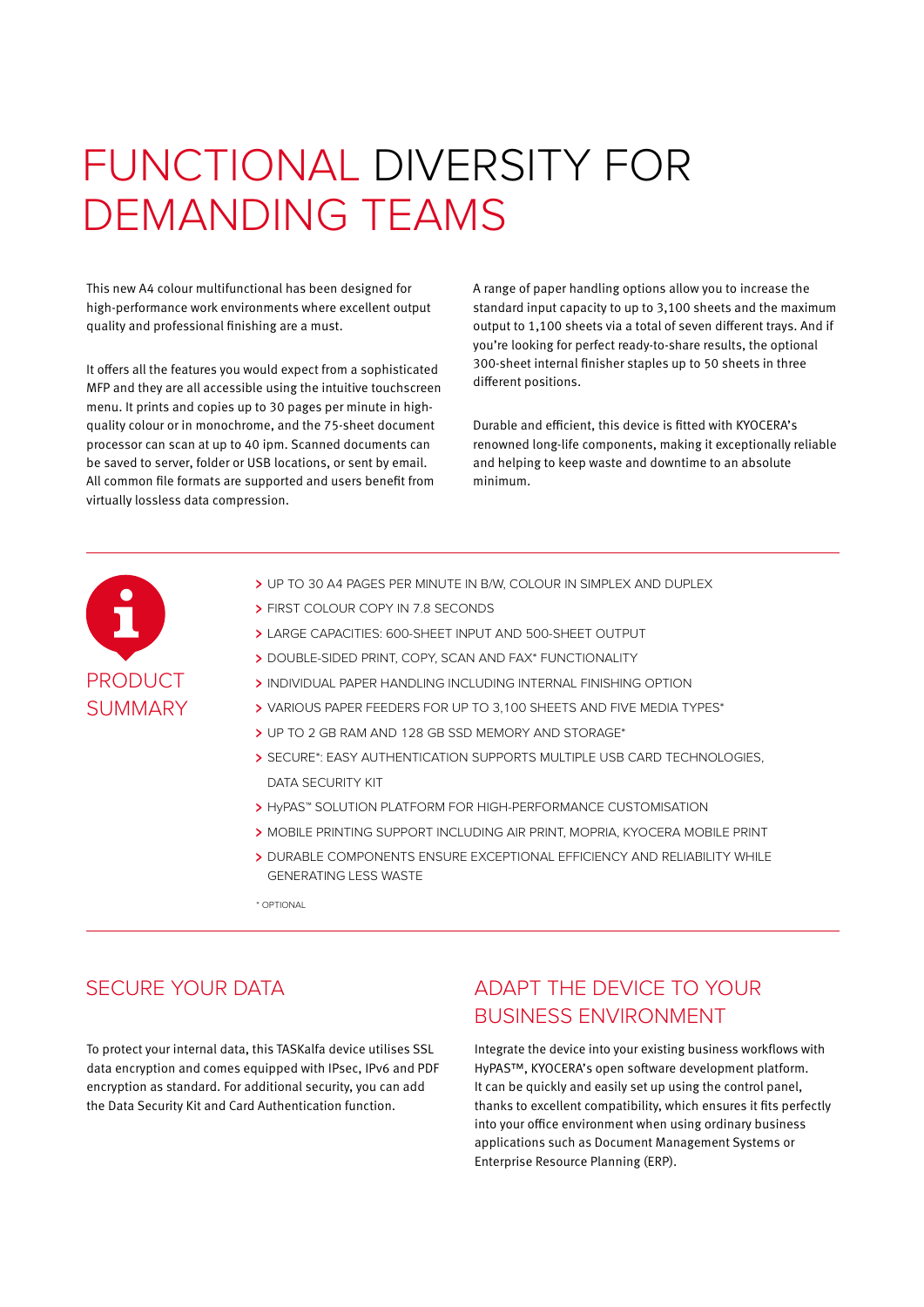

- > Our long-life printer drum lasts for at least 200,000 prints
- $\triangleright$  High reliability = less downtime = more savings



## ECONOMY ENVIRONMENT USABILITY

- > Uses minimal energy
- Quiet mode reduces noise emissions
- > Long-life components save resources and reduce waste



- > Convenient tilting colour touchscreen (0–90 degrees)
- > Customisable home screen with simple and intuitive menu
- IC card readers combine ease of use with enhanced security
- > Improved printer driver with enhanced functionality and usability



## CARD AUTHENTICATION

The card authentication function protects sensitive data and supports personalised device settings.



STANDARD DOCUMENT PROCESSOR

1

2

 $\sqrt{3}$ 

75-sheet document processor that supports A6–A4/ Legal and automatically reverses double-sided documents.

ATTACHMENT KIT AK-5100 (100 SHEETS) Bridge unit required for MT-5100.

FIVE-BIN MAILBOX SORTER MT-5100 Ideal for large workgroups: separates users' output into five trays, each up to 100 sheets. Main tray for large runs of up to 500 sheets.

4

## 500-SHEET PAPER FEEDER PF-5120

Increases total paper capacity to 1,100 sheets. Supports A6–A4/ Legal with paper weights up to 220 g/m².

5

## 2,000-SHEET PAPER FEEDER PF-5140

Ideal for large print runs in A4, increases total paper capacity to 3,100 sheets. Supports A4 with paper weights up to 220 g/m². Requires PF-5120.